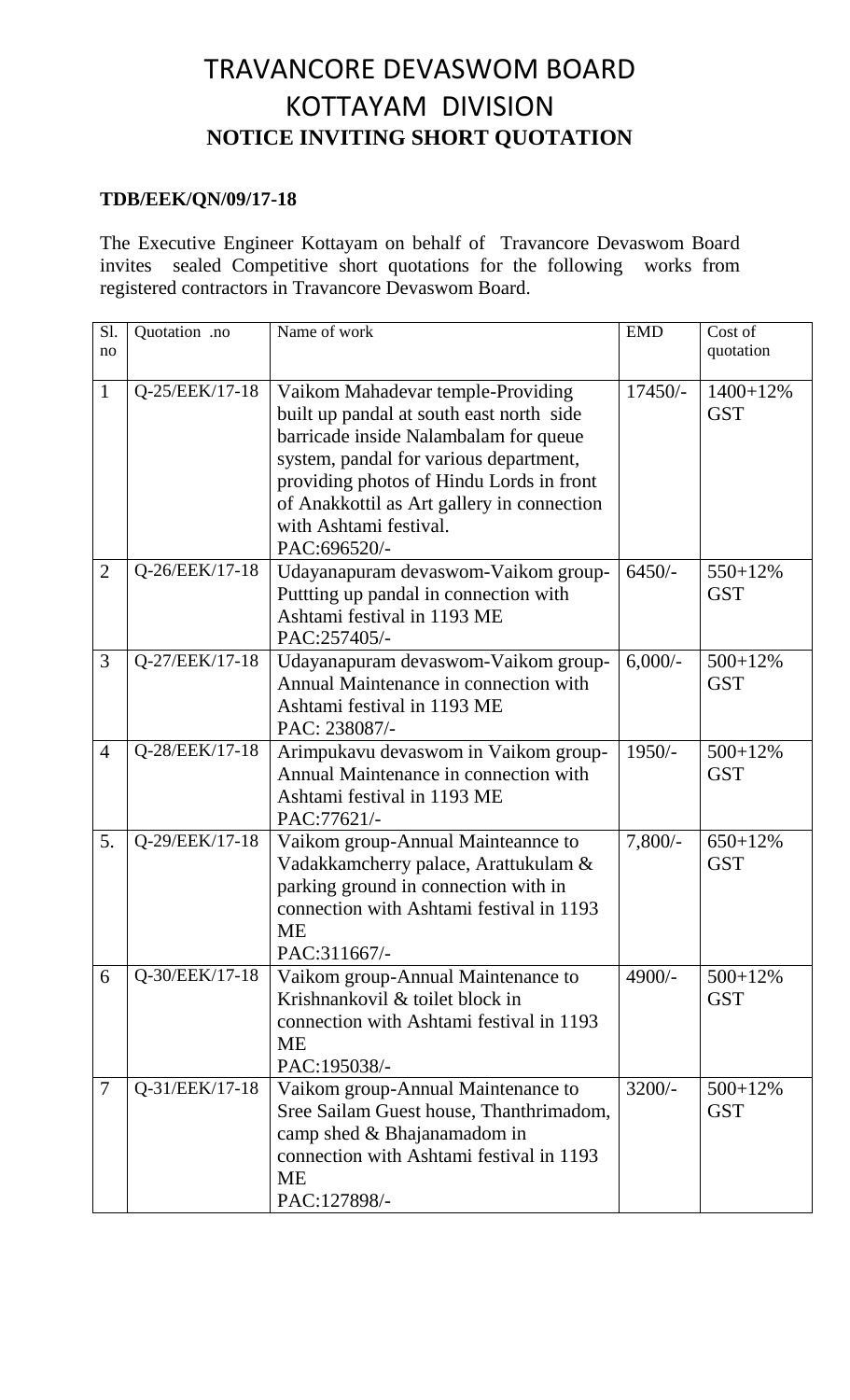| 8               | Q-32/EEK/17-18 | Vaikom Mahadevar temple-Annual<br>Maintenance in connection with Ashtami<br>festival in 1193 ME<br>PAC:545773/-                                                                                                                                                 | 13650/-   | 1100+12%<br><b>GST</b>     |
|-----------------|----------------|-----------------------------------------------------------------------------------------------------------------------------------------------------------------------------------------------------------------------------------------------------------------|-----------|----------------------------|
| 9               | Q-33/EEK/17-18 | Vaikom devaswom-Maintenance to the<br>17500/-<br>strong room near north gopuram<br>PAC:696290/-                                                                                                                                                                 |           | $1400 + 12%$<br><b>GST</b> |
| 10              | Q-34/EEK/17-18 | Vaikom devaswom-Urgent repairs and<br>replacement of existing damaged electrical<br>fittings to the temple structure in<br>connection with Ashtami<br>PAC:404182/-                                                                                              | $10100/-$ | $800 + 12\%$<br><b>GST</b> |
| 11              | Q-35/EEK/17-18 | Peruvaram devaswom-Paravur group-<br>$2700/-$<br>Maintenance to Shastha shrine and putting<br>up pandal in connection with M&M<br>festival in 1193 ME<br>PAC:107907/-                                                                                           |           | $500+12%$<br><b>GST</b>    |
| 12              | Q-36/EEK/17-18 | Aluva Mahadear devaswom-Putting up<br>pandal for Sabarimala Edathavalam in<br>connection with M&M festival in 1193<br><b>ME</b><br>PAC:524488/-                                                                                                                 | $13150/-$ | 1100+12%<br><b>GST</b>     |
| 13              | Q-37/EEK/17-18 | Keeramkuzhy devaswom-Paravur group-<br>$5500/-$<br>Maintenance and cleaning the temple<br>compound in connection with festival in<br>1193 ME<br>PAC:218407/-                                                                                                    |           | 500+12%<br><b>GST</b>      |
| 14 <sup>1</sup> | Q-38/EEK/17-18 | $5050/-$<br>Thirunakkara devaswom-Urgent works to<br>the existing toilet block, viripandal,<br>temple pond and providing temporary<br>barricade into the temple tank for the use<br>of Sabarimala in connection with M&M<br>festival in 1193 ME<br>PAC:201802/- |           | $500+12%$<br><b>GST</b>    |
| 15              | Q-39/EEK/17-18 | $1400/-$<br>Ettumanoor devaswom-Cleaning the<br>compound of shed attached to the<br>devaswom<br>PAC:54496/-                                                                                                                                                     |           | $500+12%$<br><b>GST</b>    |
| 16              | Q-40/EEK/17-18 | Kaduthuruthy devaswom-Painting to the<br>$4000/-$<br>temple structure in connection with<br>festival in 1193 ME<br>PAC:158693/-                                                                                                                                 |           | $500+12%$<br><b>GST</b>    |
| 17              | Q-41/EEK/17-18 | Kaduthuruthy devaswom-Putting up<br>$3350/-$<br>pandal in connection with M&M festival<br>in 1193 ME<br>PAC:133778/-                                                                                                                                            |           | $500 + 12\%$<br><b>GST</b> |
| 18              | Q-42/EEK/17-18 | Ettumanoor devaswom-Cleaning the<br>surroundings of the temple premises and<br>painting to the comfort station<br>PAC:75404/-                                                                                                                                   | 1890/-    | $500+12%$<br><b>GST</b>    |